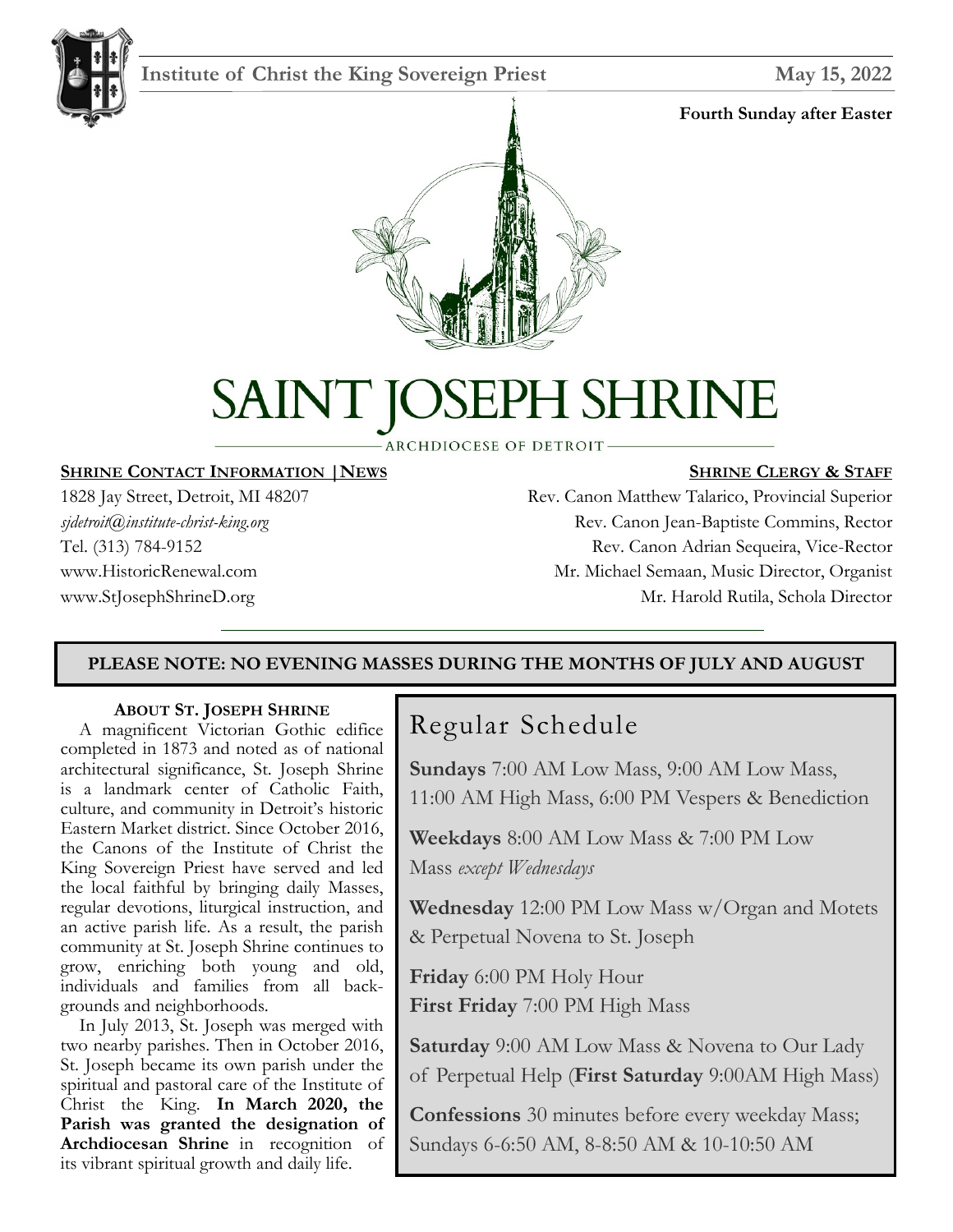| Liturgical Calendar                                                              | <b>Server Schedule</b>                           |
|----------------------------------------------------------------------------------|--------------------------------------------------|
| Sunday, May 15, Fourth after Easter                                              | Sunday, May 22, Fifth                            |
| 7AM Low Mass<br><b>Yvette Williamson</b>                                         | after Easter                                     |
| Langbeen family, requested by Anthony Langbeen<br>9AM Low Mass w/organ           | <b>7AM Low Mass - candidates</b>                 |
| 11AM High Mass<br>Pro Populo                                                     | 9AM Low Mass w/organ<br>AC1: Maximillian Skinner |
| 6PM Solemn Vespers & Benediction                                                 | AC2: Thomas Skinner                              |
|                                                                                  | 11AM High Mass                                   |
| Monday, May 16, Saint Ubaldi, Bishop & Confessor                                 | MC: John Chisholm                                |
| 8AM Low Mass<br>† Maxim St. Antoine, requested by Magoon family                  | Thur: Oliver Smith                               |
| 7PM Low Mass<br>† Kathleen Shervish, requested by Alexander Slavsky              | AC1: Thomas Ohotnicky                            |
|                                                                                  | AC2: Paul Bacon                                  |
| Tuesday, May 17, Saint Pascal Baylon, Confessor                                  | Crucifer: Christian Scott                        |
| <b>8AM Low Mass</b><br>Michael & Denise Laskoski, requested by Laskoski family   | <b>Usher Schedule</b>                            |
| 7PM Low Mass<br>Larry Arredondo, requested by Curtis Voeltner                    | Sunday, May 22, Fifth                            |
|                                                                                  | after Easter                                     |
| Wednesday, May 18, Saints Venantius, Martyr                                      | <b>7AM Low Mass</b> - Laabs $\mathcal{Q}^*$      |
| 12PM Low Mass & Novena Devotions<br><b>St. Joseph Confraternity</b>              | Kyle Gregory                                     |
| Thursday, May 19, Saint Peter Celestine, Pope & Confessor                        | 9AM Low Mass w/ organ                            |
| 8AM Low Mass<br>Lorena Fuenmayor & family, requested by $Luvy$ Diaz              | - Paul Ferrini                                   |
| 7PM Low Mass<br><b>Ruben Martinez &amp; family, requested by Milena Diaz</b>     | - Brian Carey                                    |
|                                                                                  | - Eric Restuccia                                 |
| Friday, May 20, Saint Bernardino of Siena, Confessor                             | - Matt Langenderfer<br>- Joe Laabs               |
| <b>8AM Low Mass</b><br>Clergy of Saint Joseph Shrine, requested by Barbara Lyko  | 11AM High Mass                                   |
| 7PM Low Mass<br><b>Charles Pearson, requested by Catherine Pearson</b>           | - Ismael Lebron                                  |
|                                                                                  | - Don Sadowski                                   |
| <b>Saturday, May 21, Feria, Mass of Our Lady in Eastertide</b>                   | - Jacob Kobus                                    |
| 9AM Low Mass with Novena Devotions to Our Lady of Perpetual Help                 | Richard Lewandowski, Jr.                         |
| † Evgenia Shanle, requested by Marion Shanle                                     | - Anthony Russo                                  |
| Sunday, May 22, Fifth after Easter                                               |                                                  |
| 7AM Low Mass<br><b>DeSantis family, requested by Diane DeSantis</b>              | <b>Handmaid Veils</b>                            |
| 9AM Low Mass w/organ<br><b>Special Intention, requested by Patrick Ohotnicky</b> | for Sale in our Social Hall                      |
| 11AM High Mass<br>Pro Populo                                                     | Purchase a beautiful veil from                   |
| 6PM Solemn Vespers & Benediction                                                 | Handmaid Veils and support                       |
|                                                                                  |                                                  |
| FROM OUR PASTOR, REV. CANON COMMINS                                              | St. Joseph Shrine.                               |
| My dear flock,                                                                   | 15% of purchase price donated                    |
|                                                                                  | to the Historic Renewal                          |

As we continue to prepare our Shrine Community for the Year of Celebration which will commemorate the 150th Anniversary of the Dedication of the Shrine in 1873, I would like to encourage you to sign up for your FREE photography session with *Universal Church Directory* for you and your loved one to be featured in our Parish Directory. Thank you for taking the time to consider participating in this great initiative. A lasting memory for generations to come!

I'd like to share with you that our team is currently working on a beautiful custom rosary featuring beautiful items of the Shrine. We will soon share beautiful details of our Anniversary Rosary! Stay tuned!

**AGE OF** 

**Photography Session** with *Universal Church Directories* at the Shrine

Campaign.

Save the Date! **Parish Directory June 13th to June 19th**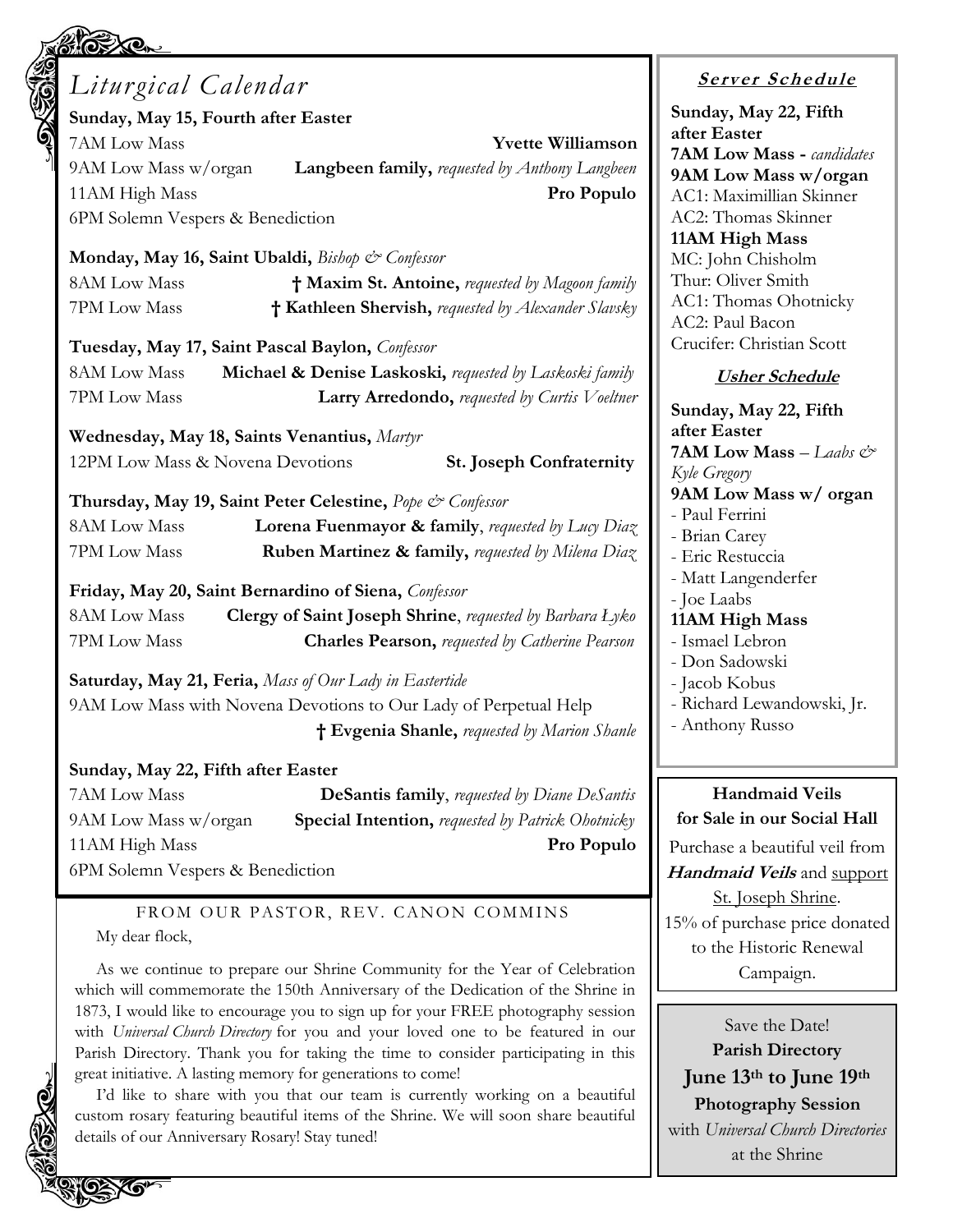# **Calendar of Events**

# **150TH ANNIVERSARY—PREPARATION 2022 PARISH PHOTO DIRECTORY**

Dear faithful and friends: As part of our preparation for the **150th Anniversary of the Dedication of the Church** on November 16, 1873 by Bishop Borgess, we would like to offer you the opportunity to be part of our Parish Photo Directory. This new directory will bring us together to develop new relationships, connect with our own families, with new families, and reconnect with those we haven't seen for a while.

Join us for this "Connections Event" and be part of what our Great Saint Joseph is doing right here at the Shrine!

> Schedule your **free professional photography session** with *Universal Church Directories*.

# **Booking your time slot is easy!**

1) Go to **www.ucdir.com** and click on Photography Appointment Scheduling log in.

2) Enter **MI1645** in the church code field. 3) Enter **'photos'** in the password field.

\*\*\* Photos will be taken at St Joseph Shrine and everyone who is photographed will receive a complimentary 8x10 portrait and a parish directory. \*\*\*

**Questions**? Call or email Cynthia Burley: joscynburley@gmail.com | 718-419-1166.

# **St. Joseph Confraternity**

Enroll a loved one in a year's worth of Wednesday Novena Masses! *Forms in Vestibule*. **TODAY! May 15, Eastern Market Flower Day, SHRINE OPEN HOUSE**. Confirmation Class in Rectory basement classroom after 11AM Mass.

**Wednesday, May 18,** Teenage Catechism Class in Social Hall at 7PM. Last class of the year!

**Friday, May 20,** 6PM Holy Hour, 7PM Low Mass, 8PM Aquinas Night in Social Hall. Topic: **Heaven for Those Who Accept It**.

**Sunday, May 22,** Lesson in Liturgy in Social Hall after 11AM Mass.

**Wednesday, May 25,** Children's Catechism Class in Social Hall at 7PM. Last class of the year!

**Thursday, May 26,** Feast of the Ascension of Our Lord. 8AM Low Mass, 7PM High Mass.

**Sunday, May 29,** Confirmation class in Rectory basement classroom after 11AM Mass.

**Monday, May 30,** Memorial Day Low Masses at 8AM and 7PM.

**Wednesday, June 1,** End of year party for Children's Catechism class and Saint Philip Neri homeschool group after 12 Noon Mass.

**ALSO on Wednesday, June 1,** End of year party for Teenager Catechism class at 7PM in Social Hall.

**Saturday, June 4,** Vigil of Pentecost, First Saturday Day of Recollection. 9AM High Mass, Catered Breakfast in Social Hall, Conference topic: **Saint Ephrem on Our Lady**, Rosary